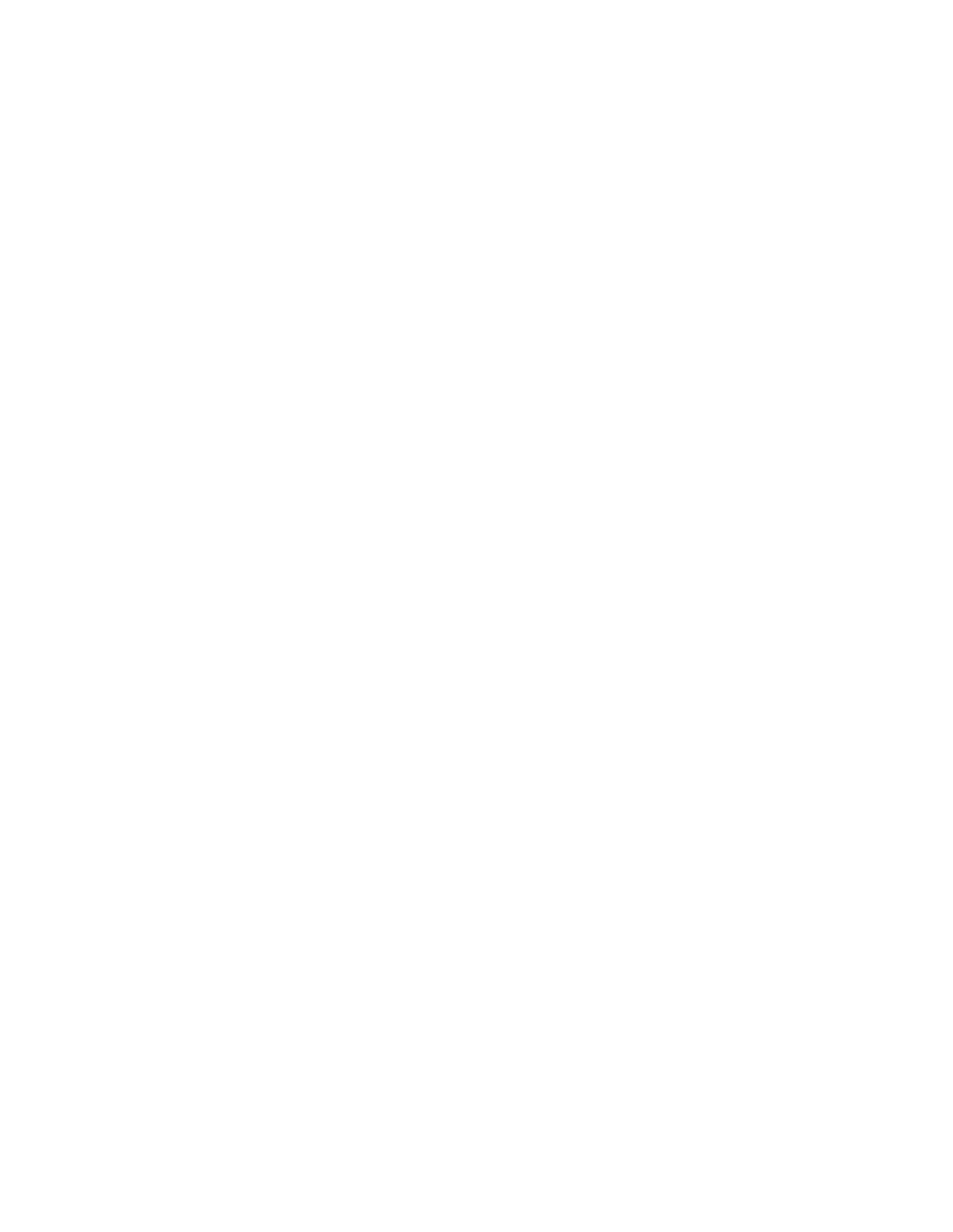# **PILOTS CLUB Membership Agreement**

- A. In consideration of the fees paid and the covenants contained herein, Pilots Club Inc. as well as the registered owners of the club aircraft, herein collectively referred to as "Pilots Club," hereby allows the person or entity listed below, herein referred to as "Member" to use the designated aircraft, referred to as "Aircraft" under the following terms. Member acknowledges and agrees:
	- (1) During the time in which Member possesses and uses the Aircraft, Member shall assume and maintain full operational control over the Aircraft.
	- (2) All Aircraft operations shall be conducted under FAR 91 and shall be in strict accordance with the FARs then in effect. "FARs" means the Aeronautics Regulations of Title 14, Parts 1 to 399 of the United States Code of Federal Regulations, as amended.
	- (3) The Aircraft is the property of the Pilots Club.
	- (4) The Pilots Club is responsible for maintaining the Aircraft in an airworthy condition.
	- (5) Member acknowledges that he/she has completed a preflight inspection of the Aircraft and has determined that the Aircraft is in condition for safe flight.
	- (6) Member agrees to return the Aircraft at the scheduled time, weather permitting. If weather causes a delay Member agrees to contact the next Member who is scheduled for that Aircraft and inform them of the delay.
	- (7) Member agrees to properly secure the Aircraft after each flight and to secure hangar space for the Aircraft during inclement weather. Failure to do so could result in the Member having to pay for any damages that may occur. Member is responsible for all hangar fees when away from the home base airport.
	- (8) Member acknowledges that he/she is NOT renting the aircraft from the Pilots Club, but instead, as a member in good standing, is allowed the use of the aircraft per the terms of this agreement.
- B. Member expressly acknowledges personal liability to pay Pilots Club on demand for the following:
	- (1) Service and time charges computed at the applicable posted rates until the Aircraft is returned to the hangar from which it was taken.
	- (2) Any loss or damage to the Aircraft, its components, parts or equipment during the period of use as per the amounts and restrictions listed under the Notice of Insurance Coverage.
	- (3) All taxes, assessments, and charges imposed by any national, state, municipal or other public or airport authority relating to the use or operation of the Aircraft during the time of use of the Aircraft, excluding state registration and FCC licensing charges.
	- (4) The amount of any landing and parking fees, tie-down, or hangar charges until the Aircraft is returned to the hangar at the home airport.
- C. Member agrees not to tamper with, attempt to repair, or to authorize repairs to any part of the Aircraft or its accessories, without first getting permission from Pilots Club by calling 765-319-3295 leaving a message and then waiting for further instruction. Failure to do so could result in the Member being responsible for all or a portion of the resulting bill.
- D. If the Aircraft is abandoned away from the home base airport, Member will be charged pilot expenses plus flight time to return the Aircraft to the hangar at its home airport.
- E. Pilots Club will not reimburse the member for any expenses related to the Members inconvenience should the airplane be unable to complete the flight, or if said flight is delayed due to a mechanical problem. Those expenses include, but are not limited to, rental cars, hotel rooms, meals and airline fares.
- F. Member agrees to report any Aircraft damage, accident or incident to Pilots Club as soon as possible by calling 765-319-3295.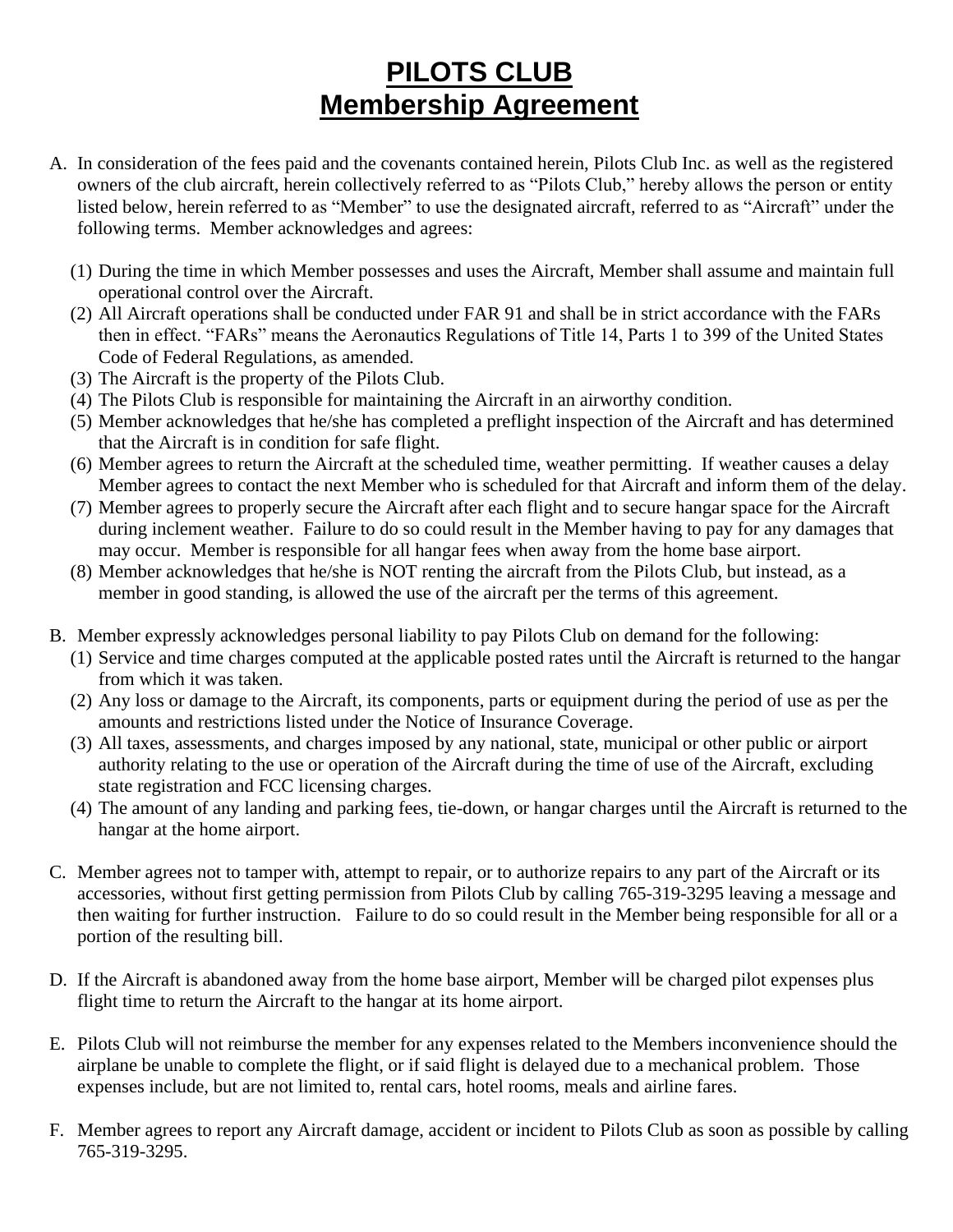- G. Member agrees to cancel a reservation as soon as practical, prior to the reserved time. Failure to do so will result in a service charge equal to one (1) hour flight time charge.
- H. When taking an aircraft for more than twelve (12) hours. Member agrees to be billed for a minimum of 2 hours per 24 hours scheduled unless prior arrangements are made with the Pilots Club.
- I. Member agrees not to transport any pet(s) and/or animal(s) in the Aircraft.
- J. Member agrees that the Aircraft shall not be used or operated:
	- (1) For any illegal purposes.
	- (2) In any race, speed test, contest.
	- (3) By any person other than the Member.
	- (4) Outside the limits of the continental United States.
	- (5) To carry passengers or property for compensation or hire.
	- (6) For any flight for which the Member is not properly rated or certified.
	- (7) For instruction by anyone other than Flight Training Centers LLC.
- K. Member agrees to reimburse Pilots Club for all costs, expenses and reasonable attorney's fees incurred by Pilots Club in the event suit is instituted by Pilots Club against the Member to recover possession or to enforce any of the terms, covenants, and conditions hereof, or to collect any sum of money, damages or costs. Pilots Club and Member expressly agree that any and all suits shall be governed by Indiana law. Pilots Club and Member expressly agree that Indiana shall be the forum for any legal proceedings by and between the Member and Pilots Club and that all suits shall be filed and venued/lodged in Howard County, Indiana.
- L. Member agrees that if the Aircraft leaves the taxiway, runway, or paved surface for any reason during taxi, takeoff, or landing, the Member will IMMEDIATELY stop the engine and WILL NOT proceed to move the Aircraft without the specific permission of the Pilots Club. Failure to do so will result in the Member paying for any damage that may be incurred
- M. DISCLAIMER OF WARRANTIES: Member hereby acknowledges that Pilots Club is not the manufacturer of the Aircraft, or the manufacturer's agent, and that Pilots Club **makes no warranty or representation, either expressed or implied, as to the fitness, workmanship, design, condition, or merchantability of the aircraft, it's fitness for any particular purpose or the quality or capacity of the material in the aircraft.**
- N. Member agrees to release, indemnify, and hold Pilots Club, its members, managers, officers and employees harmless from and against any and all liabilities, damages, business interruptions, delays, losses, claims and judgments of any kind whatsoever, including all costs, attorney's fees, and expenses incidental thereto, including personal injury, death or property damage claims, arising or in any manner occasioned by the operation or use of the Aircraft during the time in which Member possesses the Aircraft, arising out of or by reason of any breach, violation, or nonperformance by Member of any covenant or condition of this Member Agreement, or arising by any act or failure to act on the part of the Member. Pilots Club shall not be liable for its failure to perform under this Agreement, or any loss, injury, damage, or delay of any nature whatsoever resulting therefrom, caused by any Act of God, fire, flood, accident, strike, labor dispute, riot, insurrection, war or any other cause beyond Pilots Club's reasonable control.
- O. Member hereby agrees that under no circumstances shall Pilots Club be liable for indirect, consequential, special, or exemplary damages, whether in contract or tort (including strict liability and negligence), such as, but not limited to, loss of revenue or anticipated profits or other damage related to the use of the Aircraft under this Member Agreement.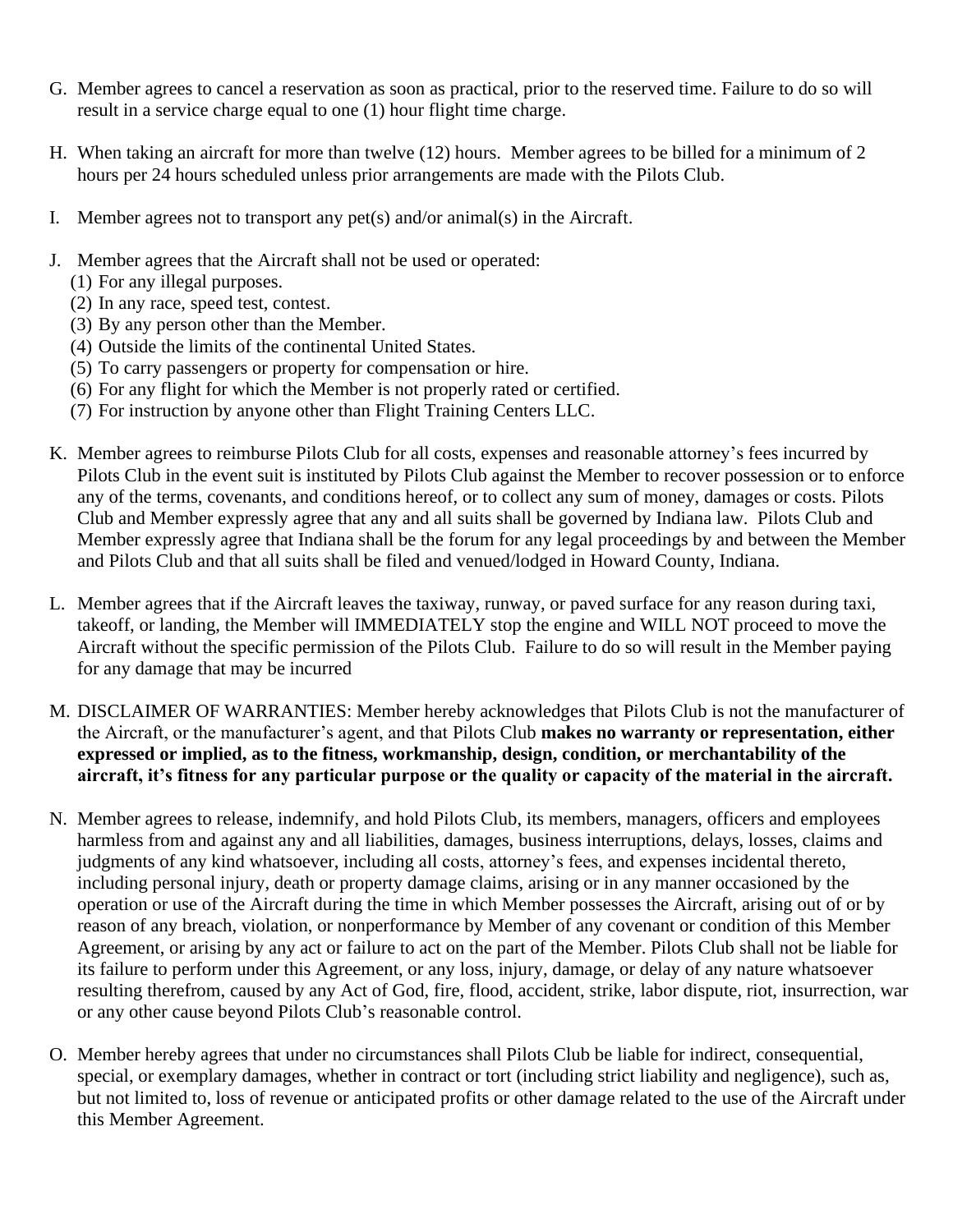- P. Member acknowledges and agrees that if Member defaults in the performance of any of his/her obligations under this Member Agreement, Pilots Club, at its option, and without further notice, has the right to terminate this Member Agreement and to repossess the Aircraft without being deemed guilty of trespass, breach of peace, or forcible entry and detainer, and Member hereby expressly waives the service of any notice. Exercise by Pilots Club of either or both of the rights specified above shall not prejudice Pilots Club's right to pursue any other remedy in law or equity. Member hereby agrees and acknowledges that the Aircraft may be repossessed, at Member's sole cost and without notice, if it is not returned on the due-back date, is illegally parked, is operated in violation of any federal, state or local law or regulation, or is operated outside the scope of this Member Agreement, appears to be abandoned or if Member had given false or misleading information at time of use.
- Q. It is acknowledged that the Pilots Club does not rent aircraft or offer instruction. Members use the aircraft as per the terms of this agreement. Instruction is offered by Flight Training Centers LLC (FTC), as per the terms of an agreement between the Pilots Club and Flight Training Centers LLC. Only FTC instructors are authorized to instruct members in the Pilots Club aircraft.
- R. The Pilots Club has several membership types including Associate, Regular, Flying Squirrels, Unlimited and Owner. The differences in the types of membership are the dues and hourly rates paid. Only the Owner membership has voting rights.
- S. Pilots Club agrees that the aircraft will be maintained and inspected under Part 91 of the Federal Aviation Administration Regulations.

I HAVE READ AND I UNDERSTAND THE ABOVE COVENANTS, RESTRICTIONS AND REQUIREMENTS OF THIS MEMBER AGREEMENT. I ACKNOWLEDGE THAT I HAVE RECEIVED A COPY OF THIS MEMBER AGREEMENT.

\_\_\_\_\_\_\_\_\_\_\_\_\_\_\_\_\_\_\_\_\_\_\_\_\_\_\_\_\_\_\_\_\_\_\_\_\_\_\_\_\_\_\_\_\_\_\_ \_\_\_\_\_\_\_\_\_\_\_\_\_\_\_\_\_\_

Member Date: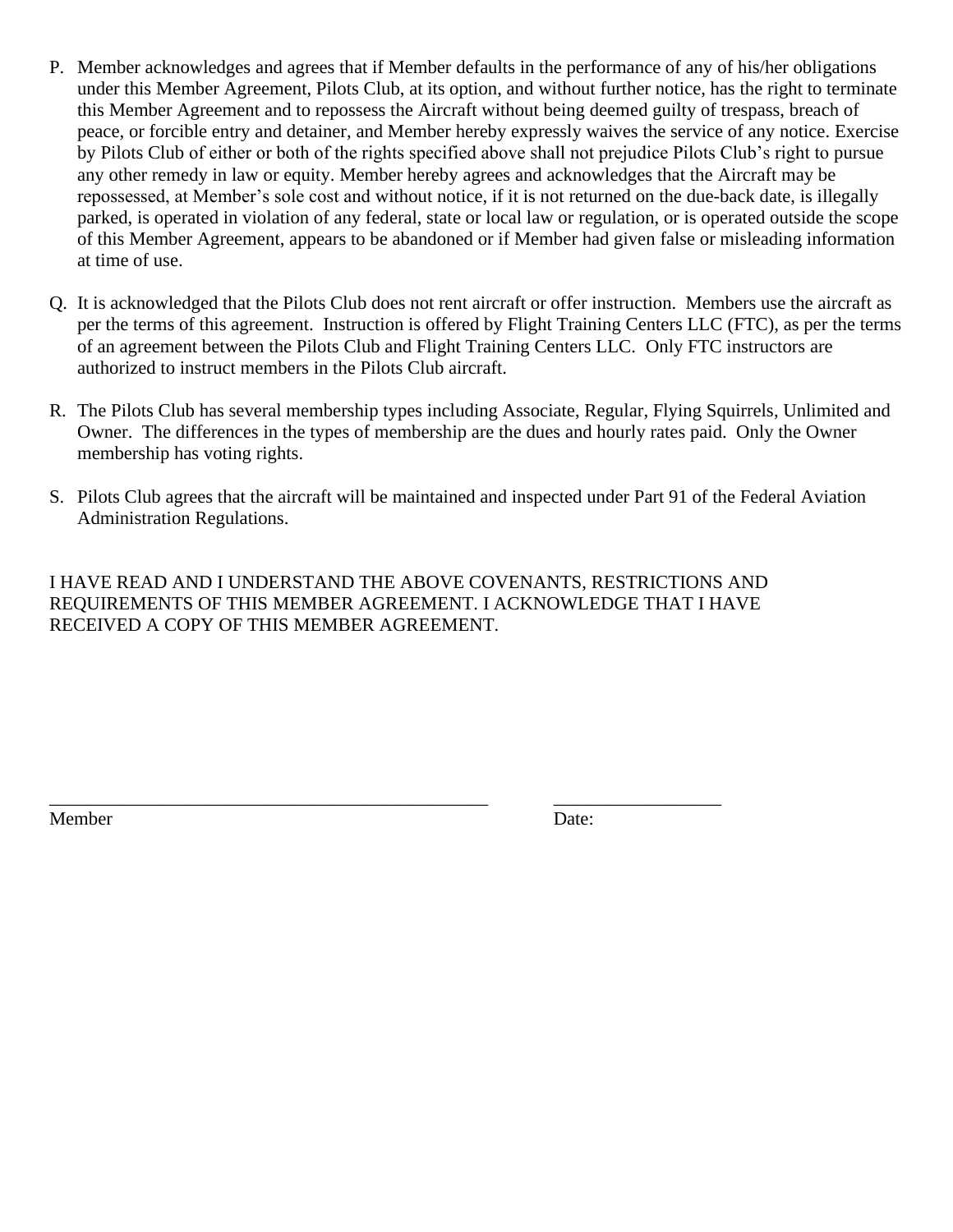## **FLIGHT OPERATIONS & SAFETY RULES**

Member, by affixing his/her signature hereon, does agree to follow the following flight operations safety rules, emergency maintenance procedures, and minimum flight time provisions.

- A. Pilot Certificate Member must hold a valid and current pilot certificate with appropriate ratings.
- B. Currency Member must possess evidence of a current flight review, medical certificate, and initial aircraft checkout (by a Flight Training Center instructor) for each aircraft flown.
- C. If the Member has not flown an aircraft of the same category, class and make & model within the preceding month, the Member will be required to complete a checkout with a Flight Training Center instructor.
- D. Preflight Member will personally conduct a preflight inspection of the Aircraft as prescribed by the manufacturer. Member shall use the manufacturer's recommended pre-takeoff, cruise and pre-landing checklists.
- E. Weather Member shall operate the Aircraft only when the present and forecasted weather indicates VFR conditions local and enroute and the ceiling is at least 2,000 feet and visibility 5 miles or greater, unless Member is instrument rated and instrument current.
- F. Take-off and landing area Member agrees that no take-off or landing shall be made on any area other than the runways of an approved airport designed, constructed, maintained, and used as an airport with runways of no less than 2,500 feet unless accompanied by a Flight Training Center instructor or with prior specific permission from Pilots Club.
- G. Physical conditions Member shall not operate the Aircraft under the influence of any non-FAA approved medication or substance.
- H. The Member agrees to not fly with less than one hour fuel reserves.
- I. The Member will comply with all local, state and federal regulations.
- J. You must be a Club Member and have a signed Membership Agreement on file in order to use the Pilots Club's aircraft. For membership information, consult the Pilots Club website.
- K. Flight Instruction by anyone other than Flight Training Centers instructors is prohibited.
- L. The Pilots Club has the right to refuse to let anyone fly their aircraft for any reason at any time.
- M. No smoking in or around any of the aircraft.
- N. Fuel can be charged to our club accounts at certain airports. Otherwise you will be required to pay for your own fuel and then mail or email us the receipts for reimbursement. We reimburse you by crediting your account for the amount of the receipt up to a maximum amount per gallon as listed on our Club's website.

### I HAVE READ AND I UNDERSTAND THE ABOVE COVENANTS, RESTRICTIONS AND REQUIREMENTS OF THIS FLIGHT OPERATIONS & SAFETY RULES.

Member Date:

\_\_\_\_\_\_\_\_\_\_\_\_\_\_\_\_\_\_\_\_\_\_\_\_\_\_\_\_\_\_\_\_\_\_\_\_\_\_\_\_\_\_\_\_\_ \_\_\_\_\_\_\_\_\_\_\_\_\_\_\_\_\_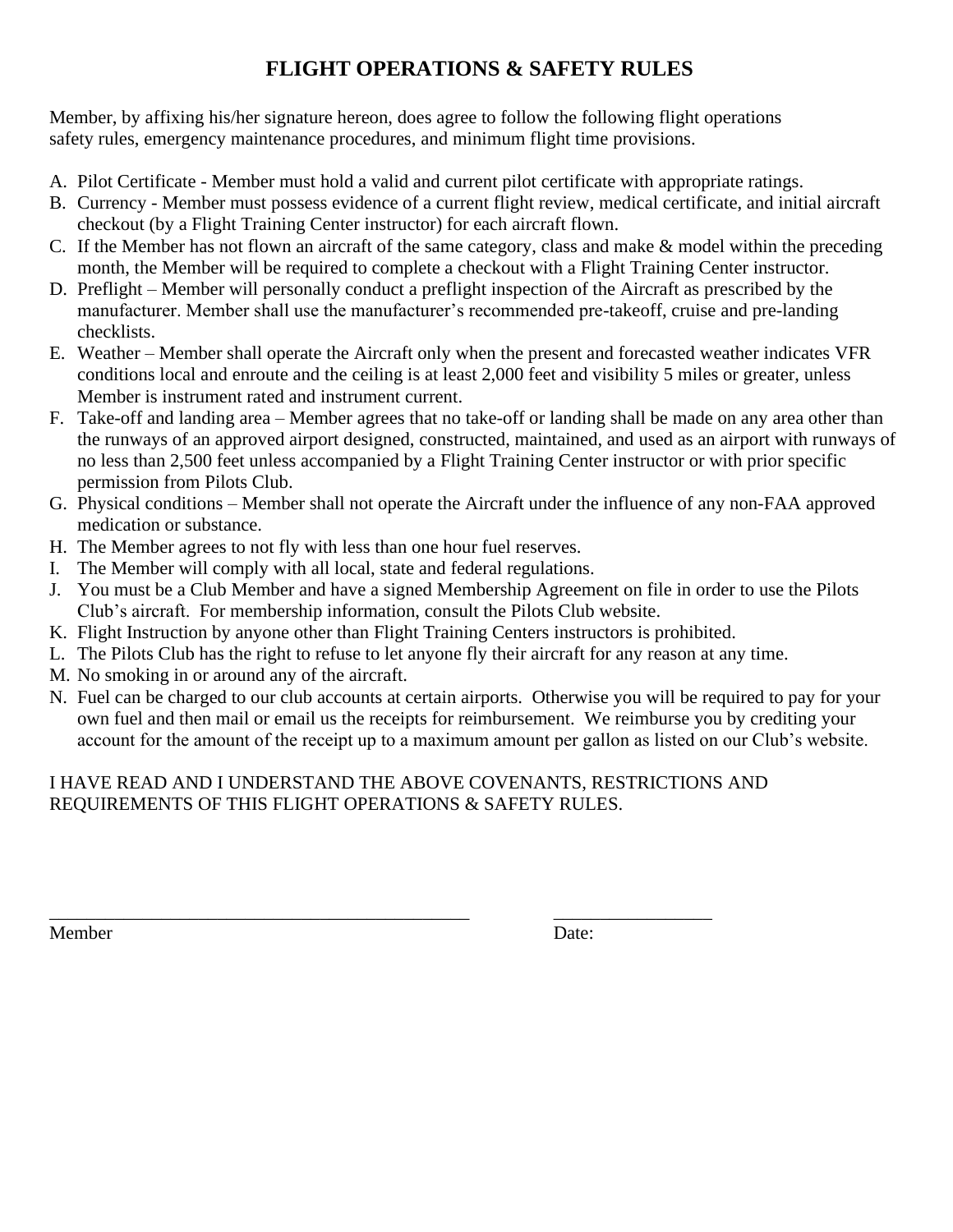## **PAYMENT POLICY:**

The Pilots Club requires you to either prepay by putting money on account or to pay online after each flight. You will periodically receive a statement showing your payments and charges and your current balance. If that balance reflects an amount due you hereby agree to pay it in full upon receipt of the statement.

If you want to automatically charge your flights to a credit card then please fill out the information below:

#### **(ONLY FILL OUT THE INFO BELOW IF YOU WANT US TO AUTO CHARGE YOUR CREDIT CARD)**

Name on Card: \_\_\_\_\_\_\_\_\_\_\_\_\_\_\_\_\_\_\_\_\_\_\_\_\_\_\_\_\_\_\_\_\_\_\_\_\_\_

Credit Card#:\_\_\_\_\_\_\_\_\_\_\_\_\_\_\_\_\_\_\_\_\_\_\_\_\_\_\_\_\_\_\_\_\_\_\_\_\_\_\_\_\_

Expiration Date: \_\_\_\_\_\_\_\_\_\_\_\_\_\_\_\_\_\_\_\_\_\_\_\_\_\_\_\_\_\_\_\_\_\_\_\_\_\_

Your Signature for Card Use: \_\_\_\_\_\_\_\_\_\_\_\_\_\_\_\_\_\_\_\_\_\_\_\_\_\_\_\_\_\_\_\_\_\_\_\_\_\_

### I HAVE READ AND I UNDERSTAND THE ABOVE COVENANTS, RESTRICTIONS AND REQUIREMENTS OF THE PAYMENT POLICY.

### **(PLEASE SIGN BELOW EVEN IF YOU DIDN'T FILL OUT THE CREDIT CARD INFO ABOVE)**

\_\_\_\_\_\_\_\_\_\_\_\_\_\_\_\_\_\_\_\_\_\_\_\_\_\_\_\_\_\_\_\_\_\_\_\_\_\_\_\_\_ \_\_\_\_\_\_\_\_\_\_\_\_\_\_\_\_\_ Member Date